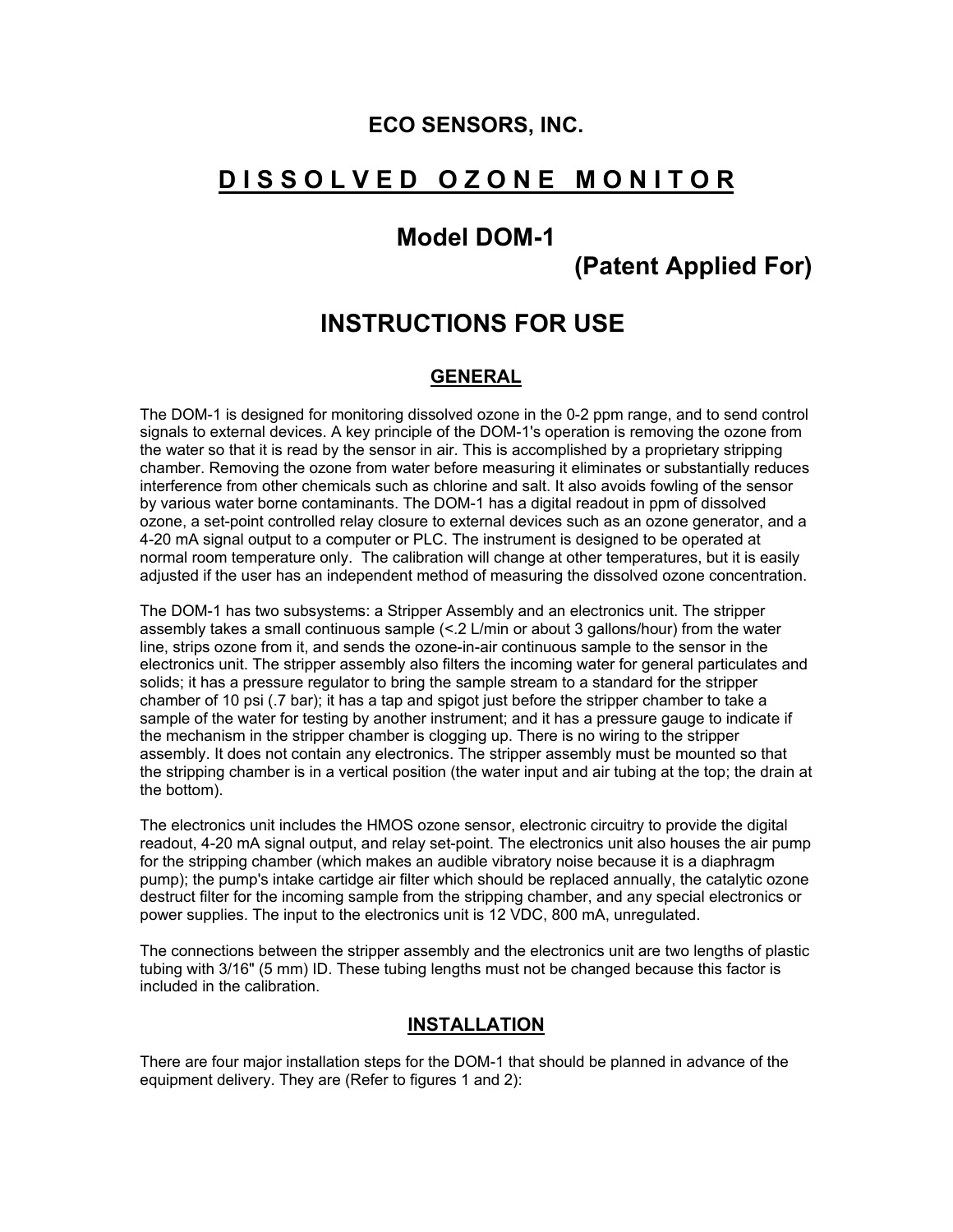1 - Connection from your process to the DOM-1 stripper assembly. *This should be as short as practical to avoid significant ozone decay loss in its slow passage (.2 L/min or 3 gallons/hour) from your process pipe to our stripping chamber*. It should be preferably ozone-resistant plastic tubing to damp out any vibrations from your equipment to ours and to make inter-unit alignment easier. There should also be a valve between your pipe and our stripper unit so that the water flow can be cut off when installing or working on our equipment. A single turn chemical resistant valve is recommended. The water input to our stripper assembly can be to a 1/4" NPT female input in the strainer unit, or to a 1/4" (6-7 mm) barb hose adapter. Be sure that the sample valve just below the gauge is closed (handle perpendicular to the flow channel).

The stripper assembly could be mounted by standoff clamps from a wall. It should be oriented so that the water flows in horizontally and the drain output of the stripping chamber is pointing down. It is important that the stripping chamber be maintained in a vertical position (the air tubing and water inlet at the top). See figure 1.

2 - Water recovery from our stripper assembly to your plant. The drain from our stripping chamber is a coil of 3/8" ID (9.5 mm) plastic tubing which ends about 8" (200 mm) below the stripping chamber. It is fitted to the tubing barb at the bottom of the stripping chamber. This .2 L/min drain flow can be conducted to your wastewater system or in some applications and systems recirculated back into the plant water flow. The loop in the tubing is to act as a "P trap" to pull all the water out of the stripping chamber but to avoid free airflow through the drain passage.

3 - Connections between the Stripper Assembly and the Electronics Unit. There are two 2 foot (600 mm) lengths of 3/16" ID (5 mm) chemical-resistant tubing that interconnect the two units using the pair of tubing barbs found on the bottom right of the electronics unit and at the top of the stripper assembly. Either tubing can be attached to either barb. There is no inherent directionality that need be maintained. Before attaching to the barbs on the stripping chamber the two tubings are run through the black hold-down clip on the side of the chamber to organize and secure the tubing.

*Do not connect the tubing from the stripping assembly to the electronics unit until the stripping assembly has been tested with water under pressure. The tubing should not be connected to the electronics unit until you are certain that no water is leaking through the tubing. The water could severely damage the sensor and other components in the electronics unit.* 

The Electronics Unit has three mounting points: a keyhole at the upper center in the back, and two lower corner side holds accessed by removing the access cover at the lower edge of the Electronics Unit.

4 - Power to the DOM-1 The DOM-1 requires an AC adapter that delivers 12 VDC unregulated at 800 mA. Most common adapters of this nominal rating deliver 12-14 volts which is an acceptable range for the DOM-1. The adapter can plug into the center+ power jack on the bottom of the DOM-1 or can be wired to the terminal block in the left side of the access tray in the DOM-1. Alternately, 12 VDC can be brought in by standard electrical conduit from elsewhere in your plant. The conduit can attach at a knockout at the bottom of the electronics unit and the 12 VDC wiring made to the terminal block just inside. Be sure that good earth grounding practice is followed.

### **AC ADAPTER**

The AC adapter for the DOM-1 should have a nominal 12 VDC unregulated output at 800 mA. Many 12 VDC adapters are available at 500 mA, but this is exactly the DOM-1's consumption. Therefore a 500 mA adapter is likely to run fairly warm (or hot) and so a higher current rating adapter such as 800 mA is strongly recommended. The input power jack accepts plugs with the center + and plugs that mate to either a 2.1 or 2.5 mm center pin in the jack.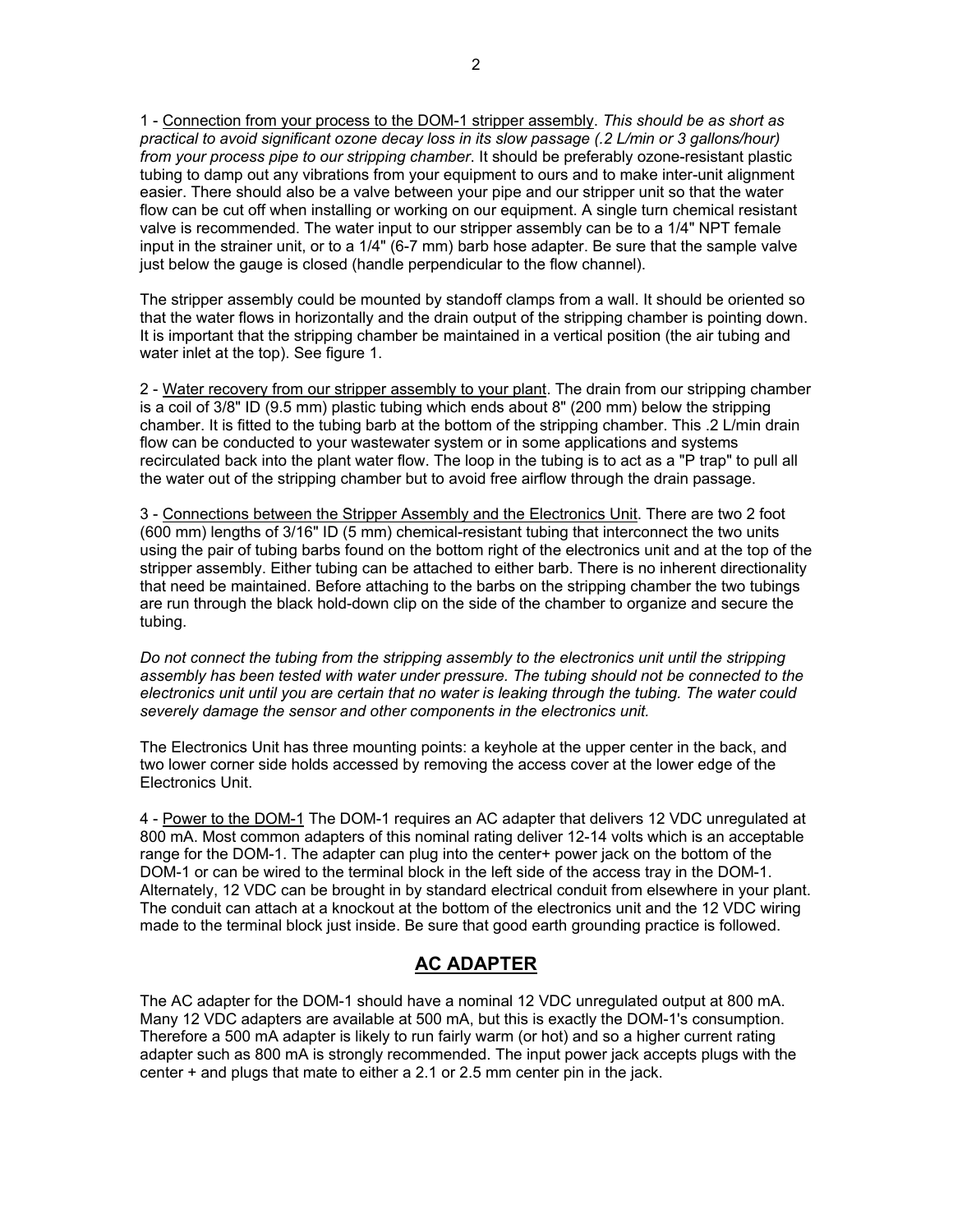### **OUTPUT CONNECTIONS**

The external connections to the outputs of the DOM-1 are made to the terminal block located inside the access cover on the lower part of the DOM-1 enclosure. The terminal block is wired as follows:

|  |  | 12 VDC GND 4-20 mA |  | Relay                           |  |  |  |
|--|--|--------------------|--|---------------------------------|--|--|--|
|  |  |                    |  | $N.O.$ <sub>1</sub> $C1$ $N.C.$ |  |  |  |

12 VDC (800 mA) Terminals for power input as an alternate to the power jack on the bottom of the unit (see figure 2).

GND Independent connection to your earth ground. Is connected to the two - terminals.

4-20 mA Current output proportional to the dissolved ozone concentration. Scaled as 4 mA = 0 ppm and 20  $mA = 2$  ppm.

Relay The relay contacts are rated 5 amps 250 volts and its set-point is the control on the left side of the front panel. NO-C are the Normally open contacts when the concentration is below setpoint; and NC-C are the normally closed contacts when the concentration is below set-point.

Eco Sensors, Inc. can also supply data conversion modules to convert the DOM-1 4-20 mA output to RS-232, RS-485 multiple relay set-points, etc. Most of these modules are made by Red Lion.

### **STARTUP AND OPERATION**

*Do not connect the tubing from the stripping assembly to the electronics unit until the stripping assembly has been tested with water under pressure. The tubing should not be connected to the electronics unit until you are certain that no water is leaking through the tubing. The water could severely damage the sensor and other components in the electronics unit.*

There is no on-off switch to power up the instrument. Simply plug in the AC adapter or connect to other DC power. Digits will appear on the panel meter, and you will be able to hear the air pump running. Leave the instrument running all the time, if possible, to keep the sensor warmed-up and purged of unwanted contaminants. We recommend running the electronics unit for 8-24 hours before attempting to use the instrument.

With no water from your process yet entering the DOM-1 stripping chamber, the digital readout of the DOM-1 should read 0.00. If it reads slightly higher, there may be some work area ozone working its way into the sensor. This effect should disappear when water is running through the stripping chamber.

Now open the valve from your process pipe to the DOM-1 stripper assembly. Check for leaks in the stripper assembly and tighten any connections as required. Be sure to maintain the stripping chamber in a vertical position (water inlet on the top).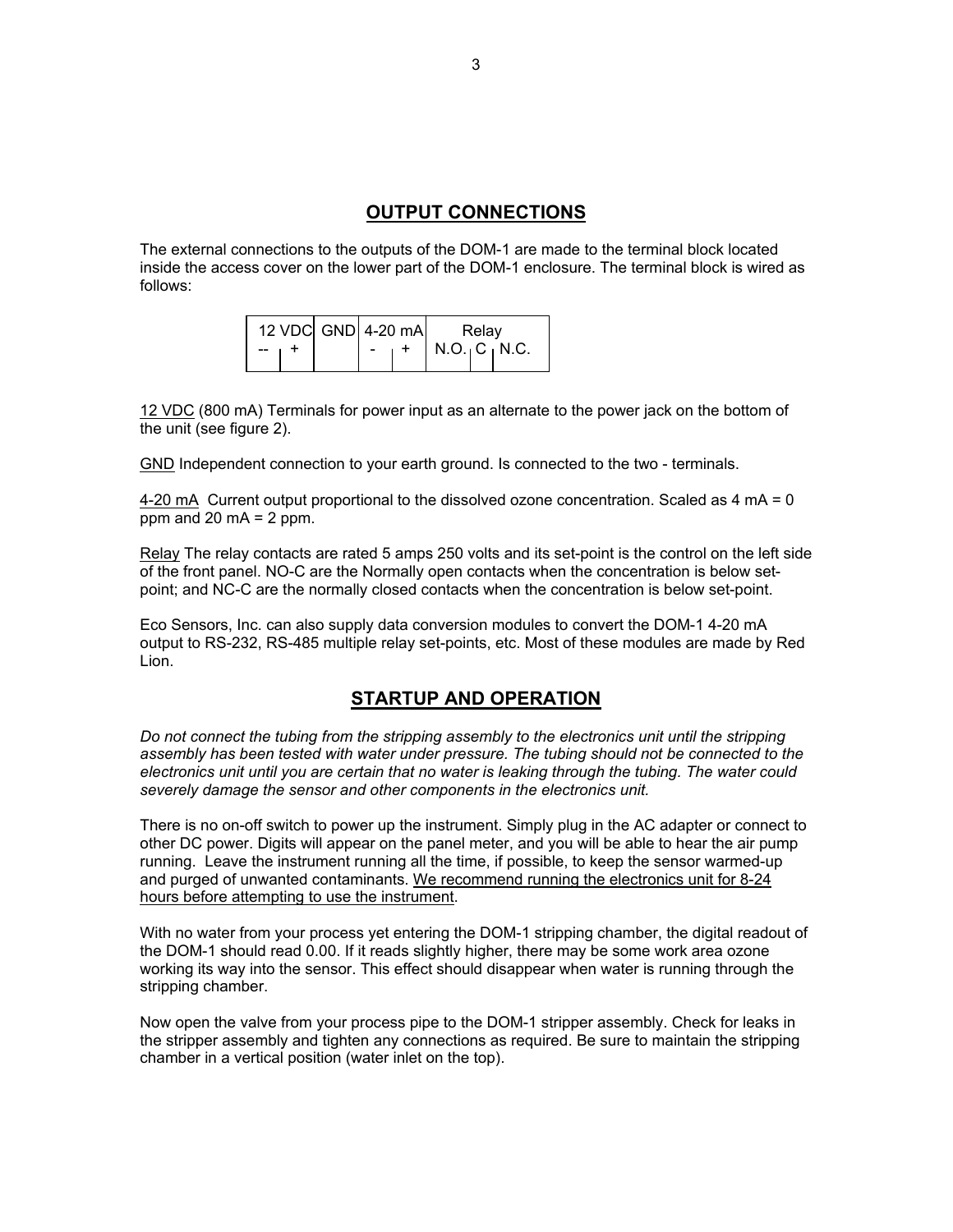If you have ozone dissolved in your process water, the DOM-1 should start to read within 10-30 minutes. Startup requires a longer time until an initial ozone readout because the ozonated water has to flow through the stripping chamber for a few minutes, and additional time is required to carry the ozone to the electronics unit and to sensitize the sensor which has been inactive.

Once the electronics unit is reading ozone, it will adjust to changes in the dissolved ozone concentration within tens of seconds.

#### The Pressure Gauge and Standard Pressure

The gauge should read 10 psi and in a short while water should start trickling into the drain tubing. *As long as you are within +- 10% of 10 psi you are OK. The purpose of the gauge is to indicate when something is going wrong (such as downstream blockage) by the gauge reading above or below its usual pressure*.

If the gauge is reading much higher than 10 psi, and there is no water in the drain tubing, there is a blockage in the stripping chamber. Contact Eco Sensors, Inc. for a solution.

If the gauge reads near zero and a lot of water is in the drain tubing, the internal system in the stripping chamber needs repair. Contact Eco Sensors, Inc.

If the pressure reads almost but not exactly 10 psi, you can do one of two procedures:

1 - Adjust the pressure regulator (loosen the annular lock nut on the top and slowly screwdriver adiust for 10 psi) or

2 - Mark on the gauge face your present pressure.

Deviations greater than about 10% from this "standard pressure" indicate that something is wrong downstream in the water channel or up stream in the pressure regulator. Pressure regulator problems can arise due to corrosion or blockage of its components.

Check that the stripping chamber is trickling water (~ .2 L/min) to the drain. Avoid blockages of the stripping chamber drain. Observe the semi-transparent air tubing to be sure that water has not filled the stripping chamber and is flowing through the air tubing to the electronics unit. *If this is the case, immediately shut off the water to the stripping assembly and disconnect the air tubing connected at the bottom of the electronics unit to prevent water from penetrating the electronics assemblies.*

Adjusting the calibration You may want to adjust the DOM-1's calibration to agree with your present in house standard such as a sample-based colorimeter. We recommend running the DOM-1 for 1-3 days first before attempting this to make sure all systems are understood and stabilized. Also this should be done when the ozone concentration is not changing in the water and at a concentration typical for your operation. Referring now to figure 1, take a test sample from the sample valve to measure by other instrumentation the dissolved ozone concentration. At the same time record the reading of the DOM-1.

#### **IMPORTANT: At this time, record the setting of the multiturn adjustment control at the lower right of the DOM-1 front panel. This is the factory calibration, and you may want to return to it or discuss it with Eco Sensors, Inc. The reading will be 1 digit from the little window and two digits from the control periphery.**

Recalibration to agree with your existing standard is done simply by simple ratio adjustment. For example if the DOM-1 reads .90 ppm with a calibration potentiometer setting of 565 when your existing standard reads 1.00 ppm, reset the calibration potentiometer to 565 X 1.00/.90 = 628.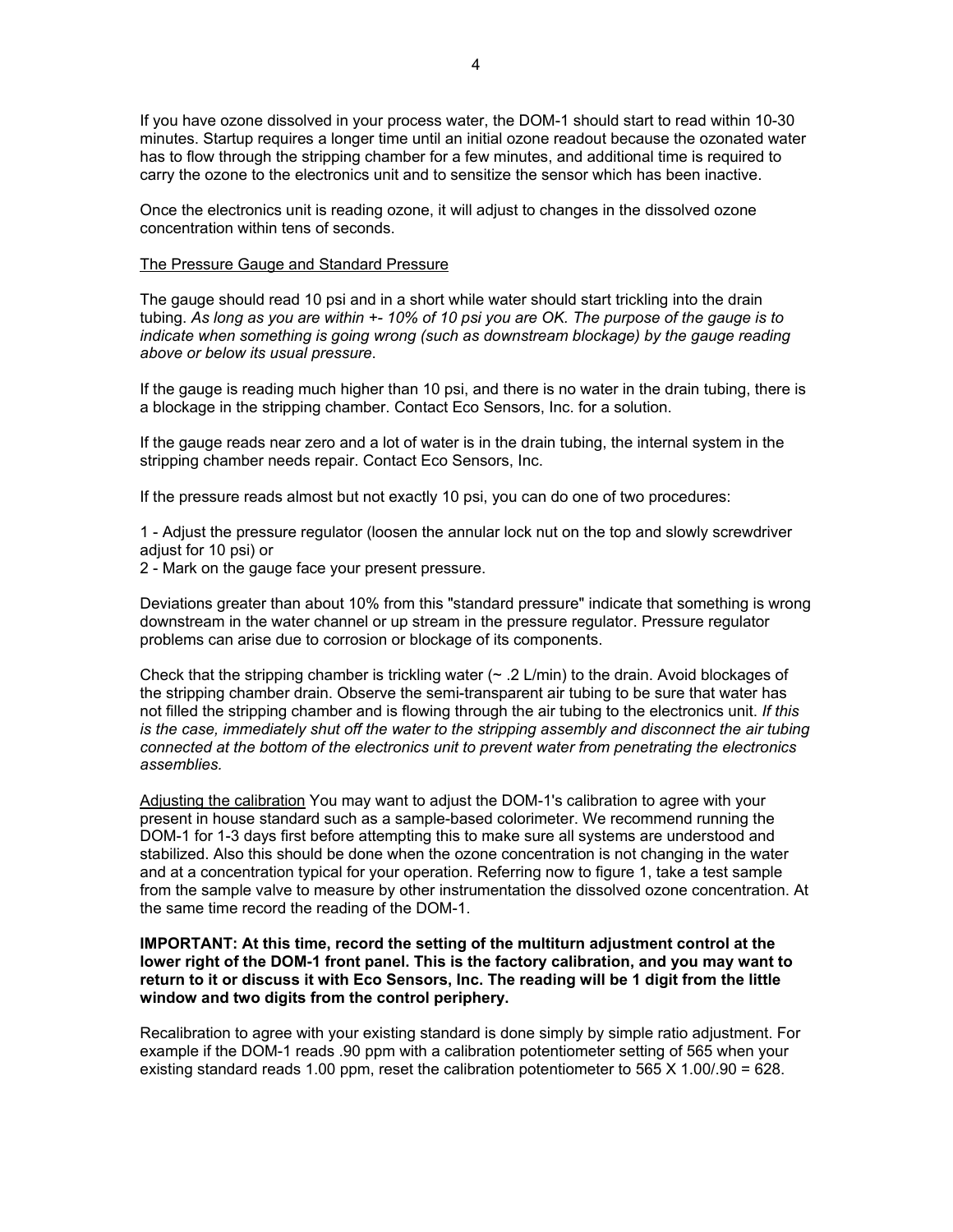The DOM-1 calibration is sensitive to temperature, and any other instrument will be sensitive to temperature or interfering gases or chemicals, so the agreement between the DOM-1 and another instrument should be checked from time to time to refine the basis for agreement between the two instruments.

Adjusting the relay set-point The DOM-1 relay has a set-point which can be adjusted over the 0-1ppm range. The LED just above it goes on when the dissolved ozone concentration is below set-point. This could be used for example to indicate that the ozone generating system has failed. The relay has both normally open (N.O.) and normally closed (N.O.) contacts which can be connected to remote external readout or alarm devices. The relay contacts are accessed at the terminal block under the access cover. Full scale (full clockwise) on the relay set-point control at the lower left of the DOM-1 control panel is 10. The best way to set it to an exactly desired ppm set-point is to wait until that ppm appears on the digital readout, and slowly rotate the set-point control until the LED just changes from on to off or off to on.

4-20 mA output This is a standard current loop output set at 0 ppm = 4 mA and 2 ppm = 20 mA. Its output would typically go to a PLC (programmable logic controller). The 4-20 mA contacts are conveniently available at the terminal block under the access cover.

### **MAINTENANCE**

Components of the DOM-1 that should be regularly checked and serviced are:

Strainer Remove by unscrewing transparent bowl and rinse strainer and bowl in running water.

Pressure Regulator Could eventually fail due to constant ozone attack of plastic parts.

Stripping Chamber Could foul or clog as evidenced by significantly increased back pressure and

no exit water flow or no back pressure and excessively large water flow.

Air Filter in Electronics Unit Check by removing tube from output air connector on bottom of

 electronics unit. Should be about 3 liters/minute flow. Filter accessed by removing access panel at bottom front of electronics unit. Do not attempt to clean. Replace.

Over 3-5 years, the sensor, catalyst ozone destruct pack, or air pump may need replacing. Should this be the case, it is probably best to return the instrument to Eco Sensors, Inc. for complete maintenance. At that time, the sensor should be replaced and recalibrated.

### **CALIBRATION**

The DOM-1 is shipped from the factory tested with ozonated water and calibrated against a Hach model 850 digital colorimeter. Accuracy is better than 20% and 10% is typical. We recommend checking the DOM-1 calibration against a standard such as dilution chemistries or indigo dye colorimeter tests at least every 3 months.

Recalibration to agree with your existing standard is done simply by simple ratio adjustment. For example if the DOM-1 reads .90 ppm with a calibration potentiometer setting of 565 when your existing standard reads 1.00 ppm, reset the calibration potentiometer to  $565 \times 1.00/90 = 628$ .

The DOM-1 calibration is sensitive to temperature, and any other instrument will be sensitive to temperature or interfering gases or chemicals, so the agreement between the DOM-1 and another instrument should be checked from time to time to refine the basis for agreement between the two instruments.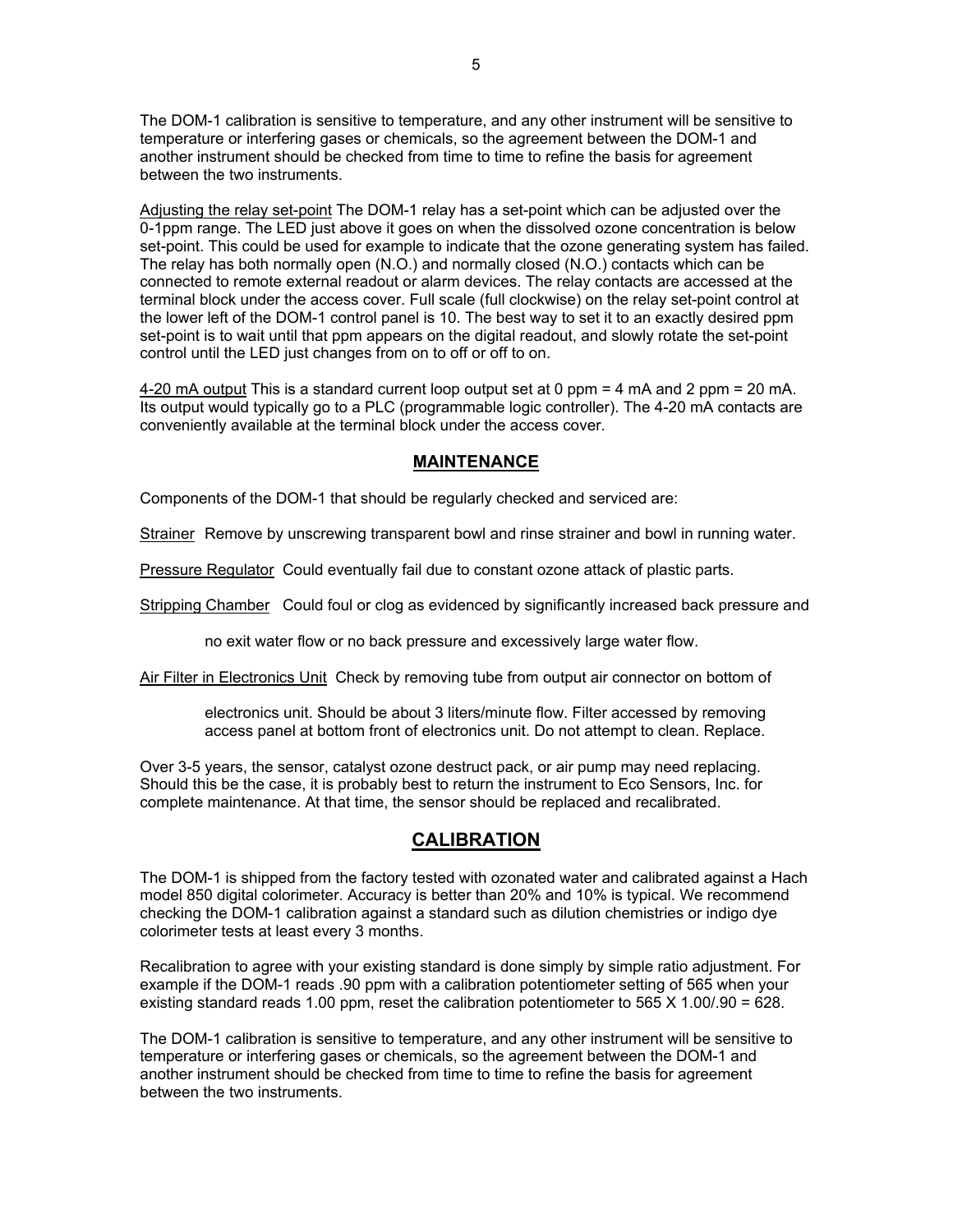### **SPECIFICATIONS**

. *Outputs:* Relay contacts (normally closed and normally open), and 4-20 mA.

*Response time and warm-up:* Response time up to 10's of seconds. More than one hour warmup and running recommended.

*Temperature range: 20*-30 degrees C unless recalibrated for a specific temperature. *Supply voltage required:* 12-14 VDC 800 mA.

*Relay ratings:* SPDT non-latching. Contacts: 5 amps at 250 volts AC.

*Protection Classifications:* IP 52. Enclosure is polycarbonate. Front cover is clear polycarbonate. *Size and weight:* Stripper assembly: Approximately 305 X 305 X 153 mm (12" X 12" X 6")

.4 kg (.9 lbs)

Electronics unit: 318 mm wide  $X$  267 mm high  $X$  127 mm deep (12.5"  $X$  10.5"  $X$  5") 2.0 kg (4.4 lbs.)

## **PRECAUTIONS**

- Read all instructions in this manual.
- Review safety procedures in testing and operating this system.
- Call a qualified electrician if you have any doubts about voltages, wiring, electrical codes and practices, etc.
- Keep the electronics and sensor dry.
- Do not drop the electronics unit. Damage may not be immediately obvious.
- Operate this system in areas of normal room temperature. Operation at extreme temperatures will require recalibration for operation at those temperatures.

When in doubt, operate the system at least 24 hours in your worst case environment as a test.

### **LIMITED WARRANTY**

This product is warranted against defects in materials and workmanship for own year following the date of purchase by the OEM. This warranty does not include damage to the product as a result of misuse, damage, modifications or alterations, and it does not apply if the instructions in this manual are not followed.

If a defect develops during the warranty period, Eco Sensors at its election will repair the product or replace it with new or reconditioned product of equivalent quality. In the event of replacement with a new or reconditioned product, the replacement will continue the warranty of the original model.

To return this system or any module of it, call your distributor or OEM. OEMs and distributors call Eco Sensors at (800) 472-6626 or e-mail at: sales@ecosensors.com to receive return instructions and a Return Goods Authorization (RGA) number.

Except as provided herein, Eco Sensors makes no warranties, express or implied, including warranties of merchantibility and fitness for a particular purpose. Eco Sensors shall not be liable for loss of use of this instrument or other incidental or consequential damages, expenses or economic loss, or claims for such damage or economic loss.

#### KEEP THIS MANUAL AND WARRANTY FOR YOUR RECORDS.

Eco Sensors is a registered trademark of Eco Sensors, Inc. © Eco Sensors, Inc. 2003 Rev. 5/03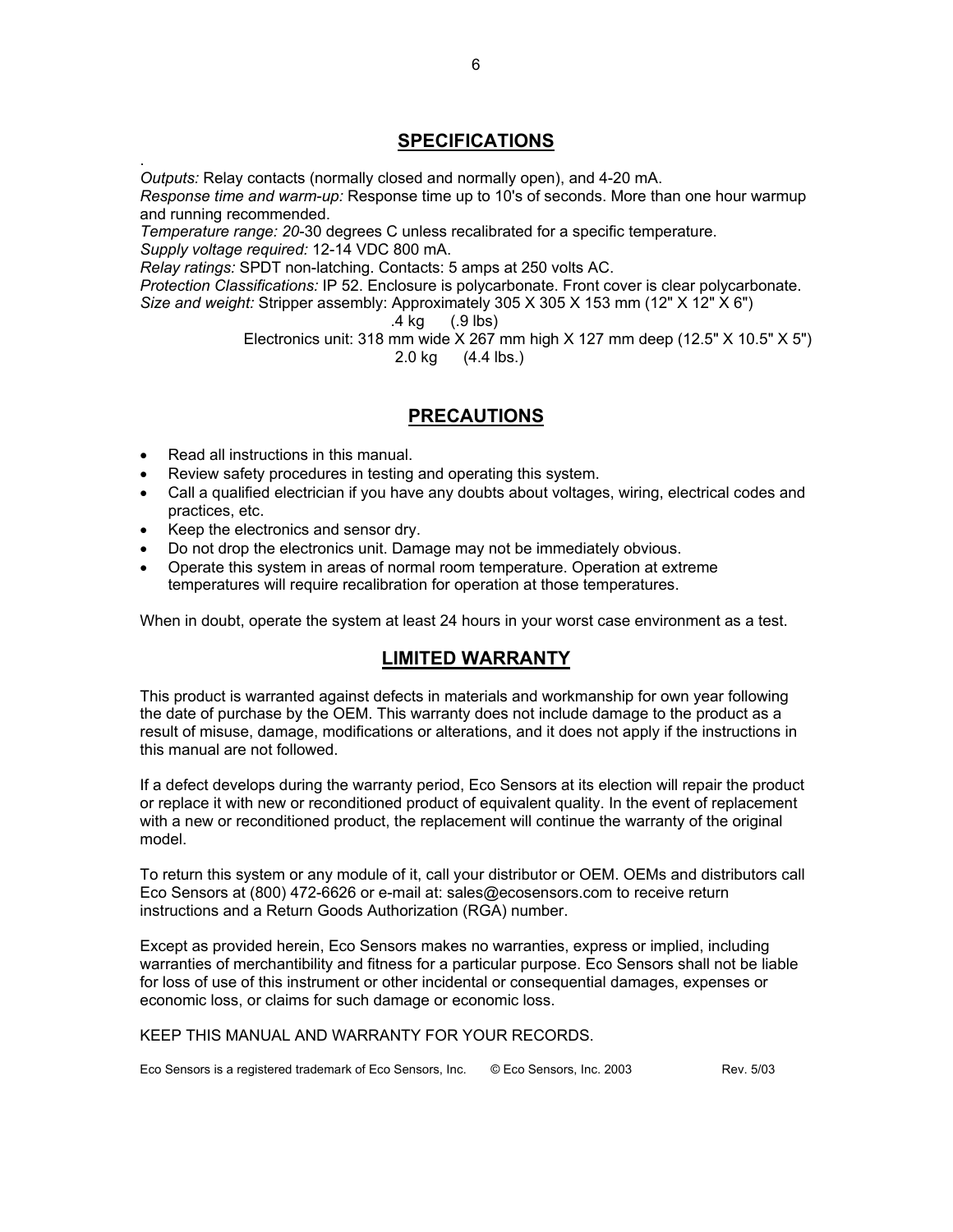### **Figure 1 - Stripping Assembly**